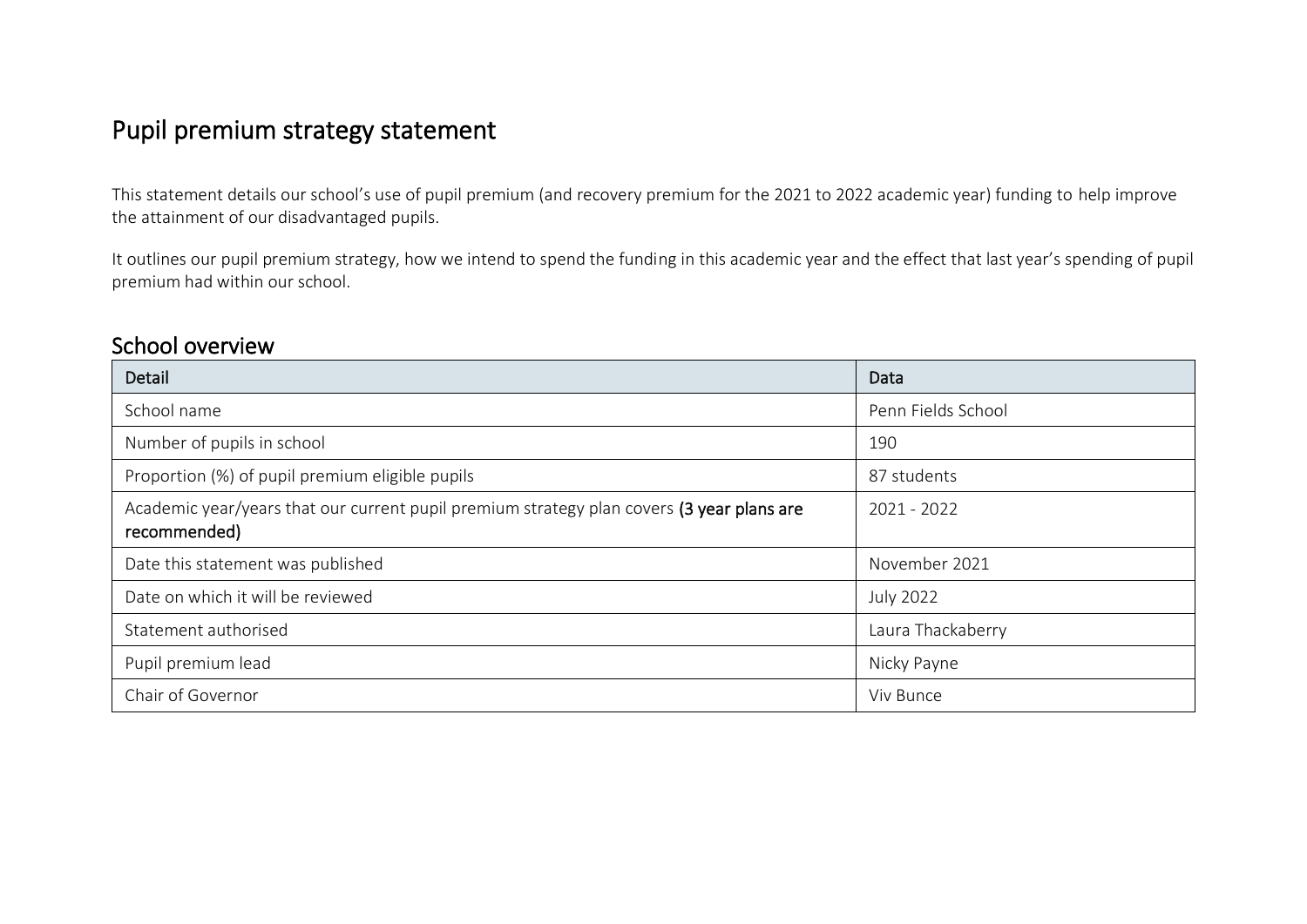# Funding overview

| Detail                                                                                                                           | Amount                                                            |
|----------------------------------------------------------------------------------------------------------------------------------|-------------------------------------------------------------------|
|                                                                                                                                  | £95,955                                                           |
| Pupil premium funding allocation this academic year                                                                              | 33 pupils x £1,345 = £44,385<br>54 pupils x £955 = £51,570        |
|                                                                                                                                  | £25,230                                                           |
| Recovery premium funding allocation this academic year                                                                           | $21/227/12 = \text{\textsterling}14,718$<br>$22/235/12 = £10,512$ |
| Pupil premium funding carried forward from previous years (enter £0 if not applicable)                                           | £16,904                                                           |
| Total budget for this academic year                                                                                              | N/A                                                               |
| If your school is an academy in a trust that pools this funding, state the amount available to your<br>school this academic year |                                                                   |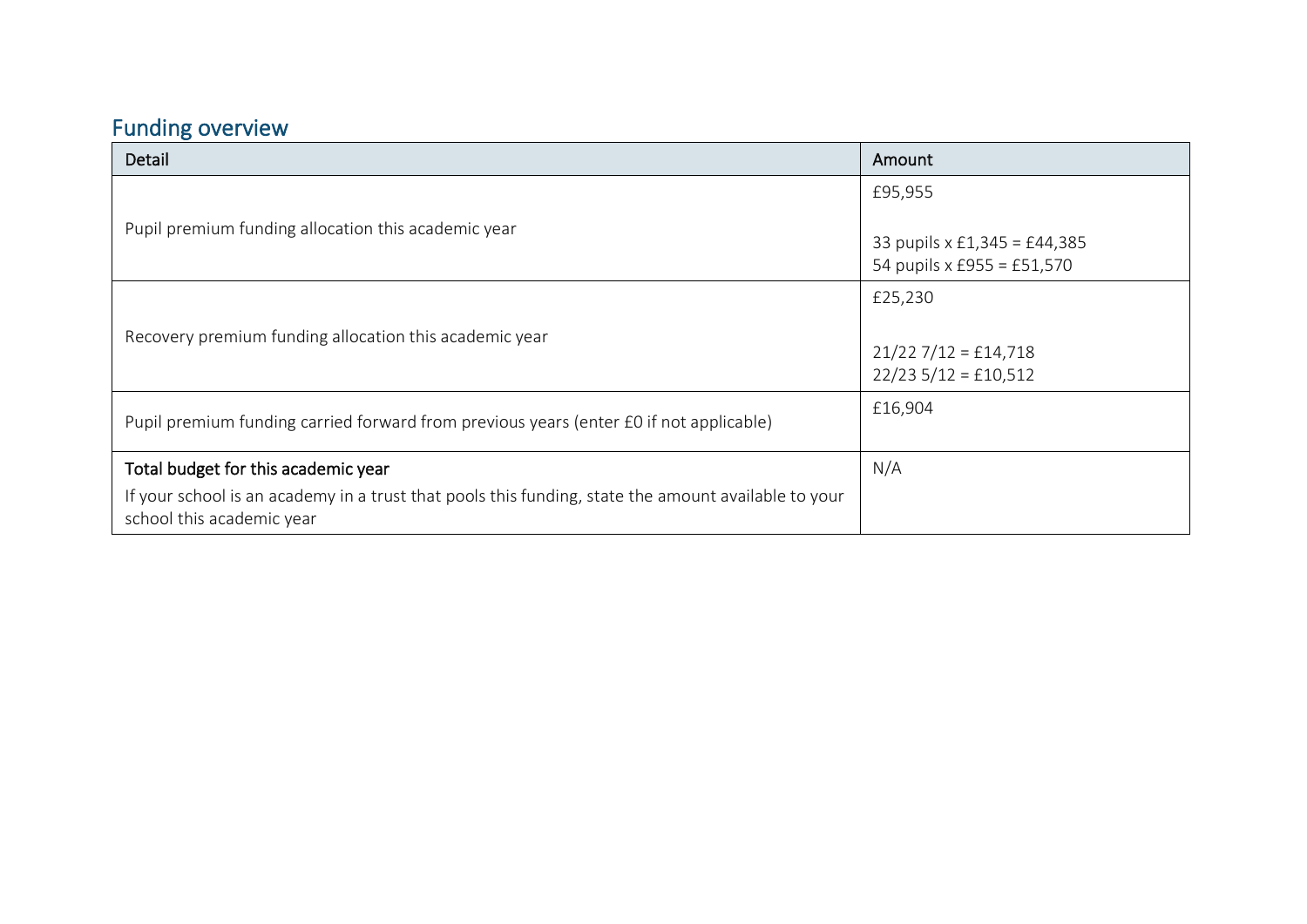### Part A: Pupil premium strategy plan

#### Statement of intent

Our ultimate aim is to ensure the students of Penn Fields school access the best possible chance to achieve their full potential through the very highest standards of teaching, focussed support, curriculum enrichment, and pastoral care to provide a holistic approach to their development as we prepare them in their journey into adulthood.

We have set out how we will allocate the funding this academic year, and how this will form the basis on our three year longer term plan based around the EEF guidance and the use of a 3-tier approach:

### Tier 1: Teaching

- Raising the quality of teaching & learning though the implementation of SOLO Taxonomy a whole school approach to teaching and learning, to ensure a common language of learning for all students
	- Effective assessment system to enable student progress to be monitored & tracked to provide comparative and effective data analysis to inform teaching & learning, and individualised approach to ensuring progress.
		- Supporting the benefits of technology for remote learning & digital literacy
- Focusing on professional development to ensure staff are highly trained with a range of CPD to support their subject knowledge, as well as enhancing their skills in responding to the learning & emotional needs of severe & complex learners.

### Tier 2: Targeted academic support

- Good quality one to one and small group interventions.
- Using teaching assistants for 'targeted support' & bespoke learning opportunities.
	- Specialist involvement to provide individualised support

### Tier 3: Wider strategies

- Supporting student's wellbeing, behaviour, social & emotional needs through mentoring support, social learning activities & preparation for the day with a healthy start.
	- Providing parent / carer support with welfare & home learning.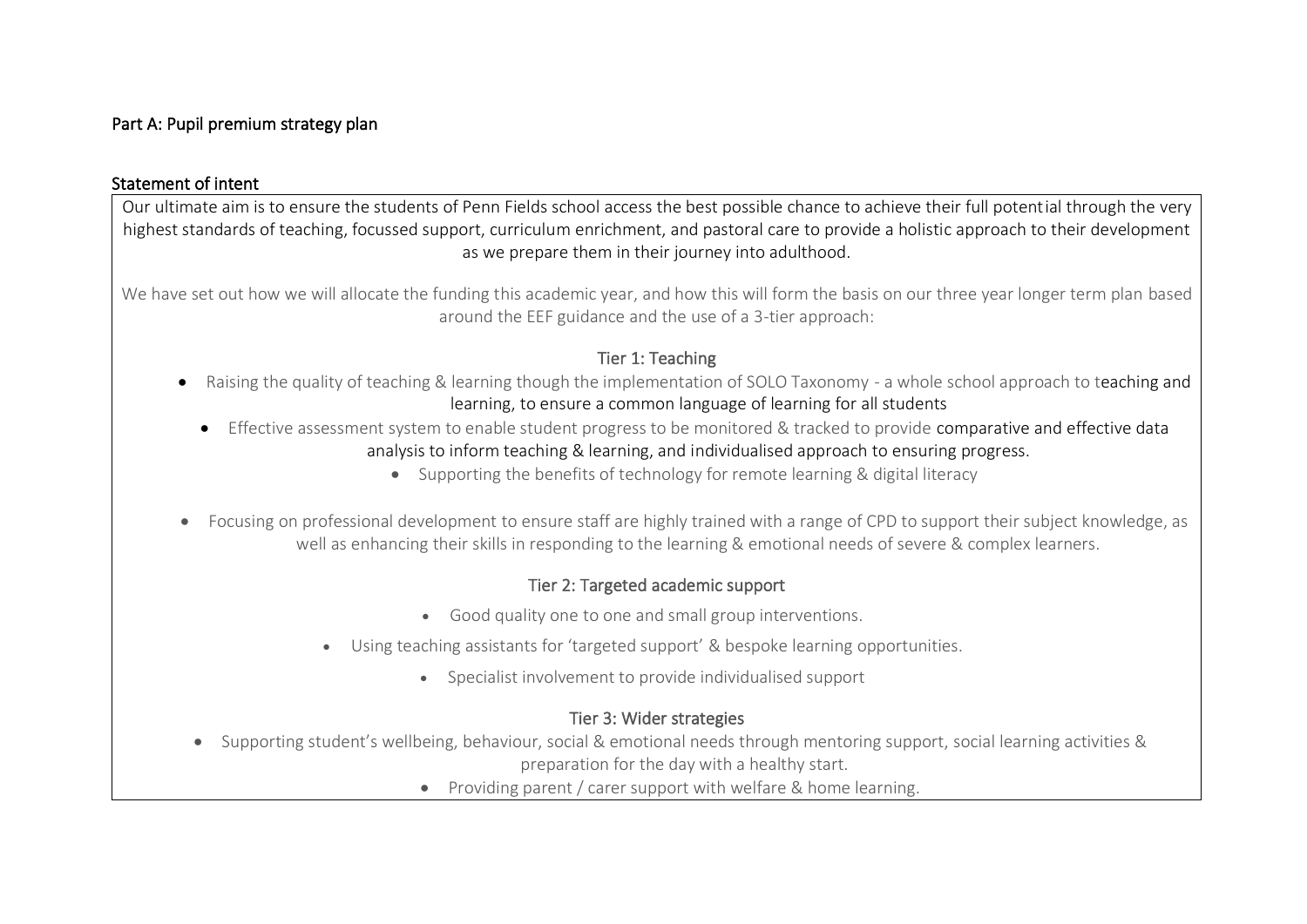• Extend and provide quality real life experiences within the local community & across the wider demographics, involving contributions from student & parent/carer voice.

### Challenges

This details the key challenges to achievement that we have identified among our disadvantaged students.

| Challenge number | Detail of challenge                                                                                                                                                                                                                                                                                                                                                                                                                                                                                                                                                                                                 |
|------------------|---------------------------------------------------------------------------------------------------------------------------------------------------------------------------------------------------------------------------------------------------------------------------------------------------------------------------------------------------------------------------------------------------------------------------------------------------------------------------------------------------------------------------------------------------------------------------------------------------------------------|
|                  | All our students have an EHC Plan identifying their primary SEN area of need, which fall under one of the following -<br>Severe Learning Difficulty (SLD), Speech, Language & Communication (SLCN) / Autistic Spectrum Disorder (ASD) /<br>Multi-Sensory Impairment (MSI), Moderate Learning Difficulty (MLD) / Profound & Multiple Learning Difficulty<br>(PMLD), Hearing Impairment (HI), Behaviour, Emotional & Social Difficulty (BESD), Physical Disability (PD), Complex<br>Learning Difficulty (CLD), Specific Learning Difficulty (SpLD), Social, Emotional, Mental Health (SEMH), Other disability<br>(OD) |
| $\overline{2}$   | External factors can impact on a learners start to their school day with multiple issues posing a challenge to their<br>ability to focus, concentrate & be actively engaged in their learning.                                                                                                                                                                                                                                                                                                                                                                                                                      |
|                  | Many families face challenges due to their social and economic situation, with some families facing housing issues<br>due to poor living conditions and living in areas of deprivation. Some families are on low incomes with this impacting<br>on providing basic essentials such as food and clothing.<br>52% of our students are on FSM.                                                                                                                                                                                                                                                                         |
| 3                | Contrasting experiences with students from different backgrounds; some students experience limited or minimal real<br>life opportunities outside of school, which will impact on their attainment, confidence & attitude.                                                                                                                                                                                                                                                                                                                                                                                           |
| 4                | Some of the students experiencing communication difficulties, have some generic commonalities such as problems<br>with their attention, turn taking, looking and listening as well as using language in a functional and social way. The                                                                                                                                                                                                                                                                                                                                                                            |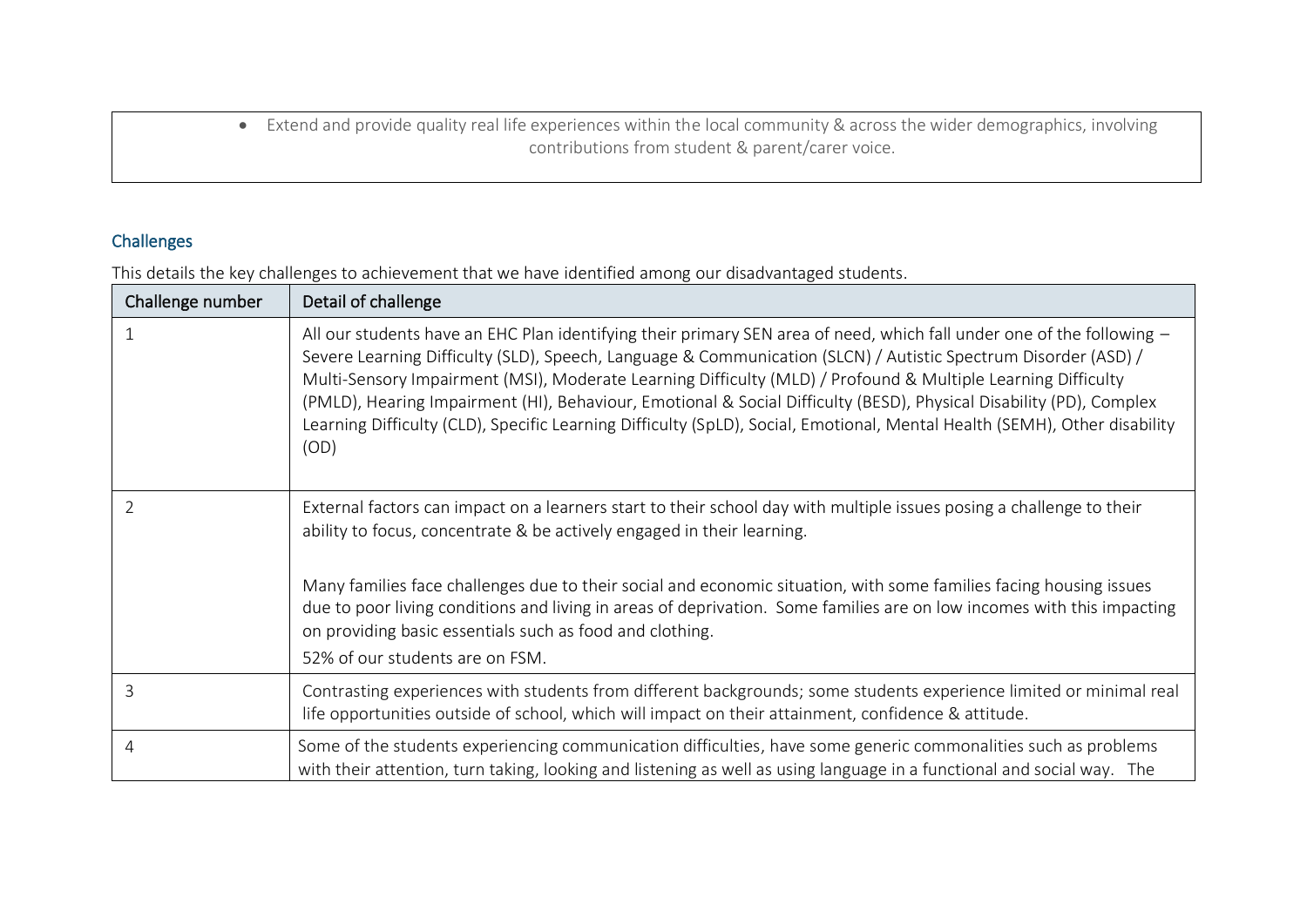| difficulties experienced by the students impact on their ability to retain information, express themselves due to word<br>find problems, dysfluency and difficulties making speech sounds.                 |
|------------------------------------------------------------------------------------------------------------------------------------------------------------------------------------------------------------|
| % of our students have complex & severe learning needs so this significantly impacts on the rate the learners<br>progress, and they demonstrate a spikey learning profile against our school data analyst. |

### Intended outcomes

This explains the outcomes we are aiming for by the end of our current strategy plan, and how we will measure whether they have been achieved.

| Intended outcome                                                                                                                                                 | Success criteria                                                                                                                                                                                                  |
|------------------------------------------------------------------------------------------------------------------------------------------------------------------|-------------------------------------------------------------------------------------------------------------------------------------------------------------------------------------------------------------------|
| Curriculum developments enable a sequenced whole school<br>approach with a common language of learning.                                                          | Evidence from Quality of Teaching Team (QoLTA) will identify high<br>quality teaching & learning taking place, with a consistent approach<br>to the language of learning to support the learning of all students. |
| Implementation of a broad and challenging curriculum to respond to<br>a wider range of learners, addressing both personal and academic<br>development.           | Unique & personalised learning experiences to enhance academic<br>& personal progress.                                                                                                                            |
| Effective data analysis will enable carefully supported & high quality<br>interventions to support student progress.                                             | Implementation of interventions will raise performance to<br>demonstrate improvement in attainment, mental well-being &<br>communication.                                                                         |
| Increase opportunities to support confidence & independence by<br>enabling students to engage with the local & wider community as they<br>prepare for adulthood. | Access opportunities within local & wider community, to support<br>real experiences, social involvement & greater independence which<br>may not be likely for some students.                                      |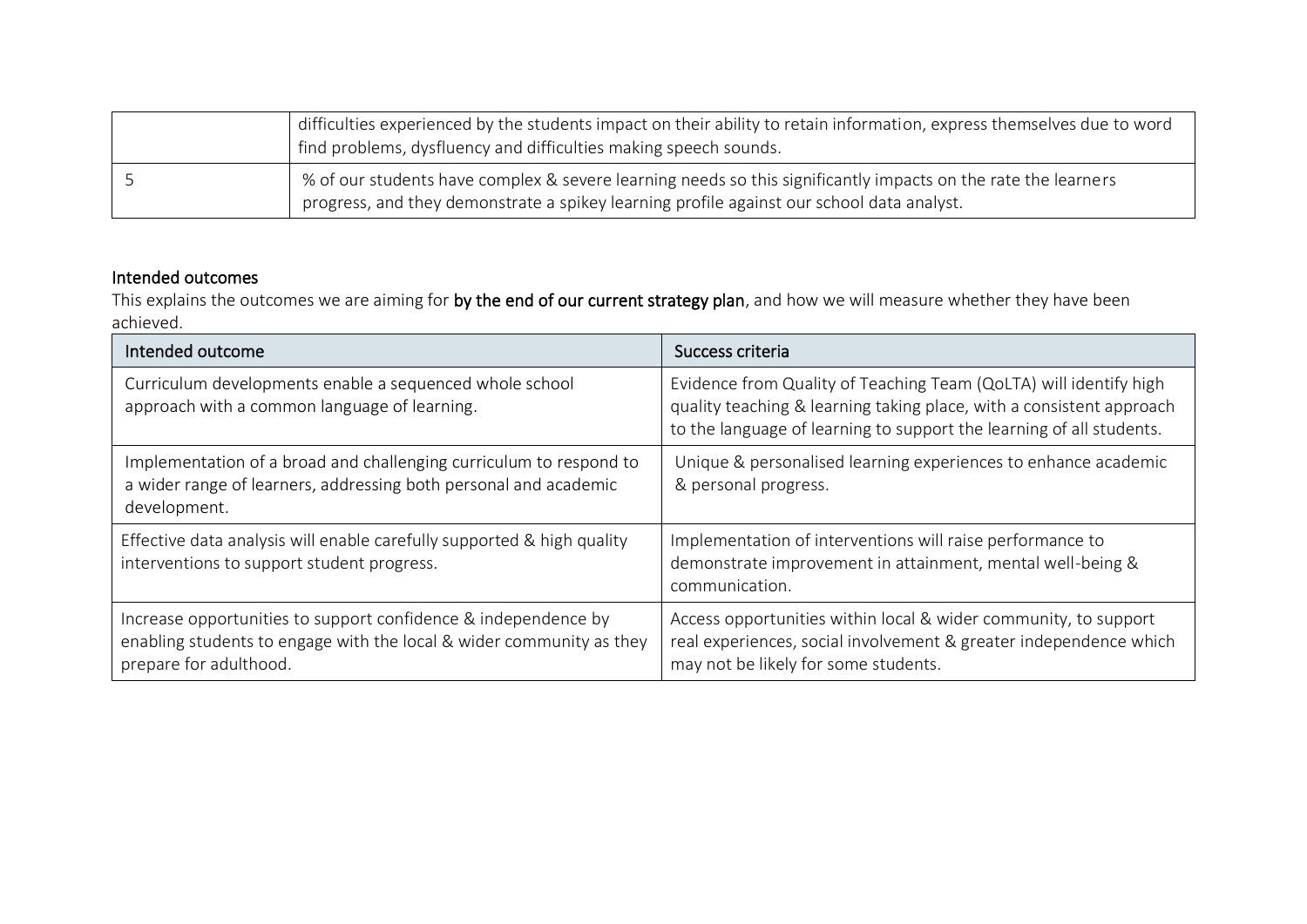### Activity in this academic year

This details how we intend to spend our pupil premium (and recovery premium funding) this academic year to address the challenges listed above.

### Tier 1 - Teaching

Budgeted cost: £50,000

| Activity                                                                                                                                                                                                                    | Evidence that supports this approach                                                                                                                              | Challenge number(s)<br>addressed |
|-----------------------------------------------------------------------------------------------------------------------------------------------------------------------------------------------------------------------------|-------------------------------------------------------------------------------------------------------------------------------------------------------------------|----------------------------------|
| English<br>RWI<br>Embed quality phonics across<br>primary & 'targeted' secondary                                                                                                                                            | Supporting high quality teaching is pivotal in improving student<br>outcomes, with research identifying high quality teaching can narrow<br>the disadvantage gap. | 1, 2, 3, 4, 5                    |
| students to include a multisensory<br>approach to support a range of<br>learners.                                                                                                                                           | https://educationendowmentfoundation.org.uk/news/eef-blog-<br>maximising-the-benefit-of-professional-<br>development?utm_source=/ne                               |                                  |
| Spelling<br>Opportunity to use alternative<br>spelling scheme to offer spelling<br>support for students who struggle<br>to use phonics using<br>morphological approaches<br>perhaps e.g. Morphological<br>Mastery programme |                                                                                                                                                                   |                                  |
| Subscription to a literacy screener<br>to be used with pupils throughout                                                                                                                                                    |                                                                                                                                                                   |                                  |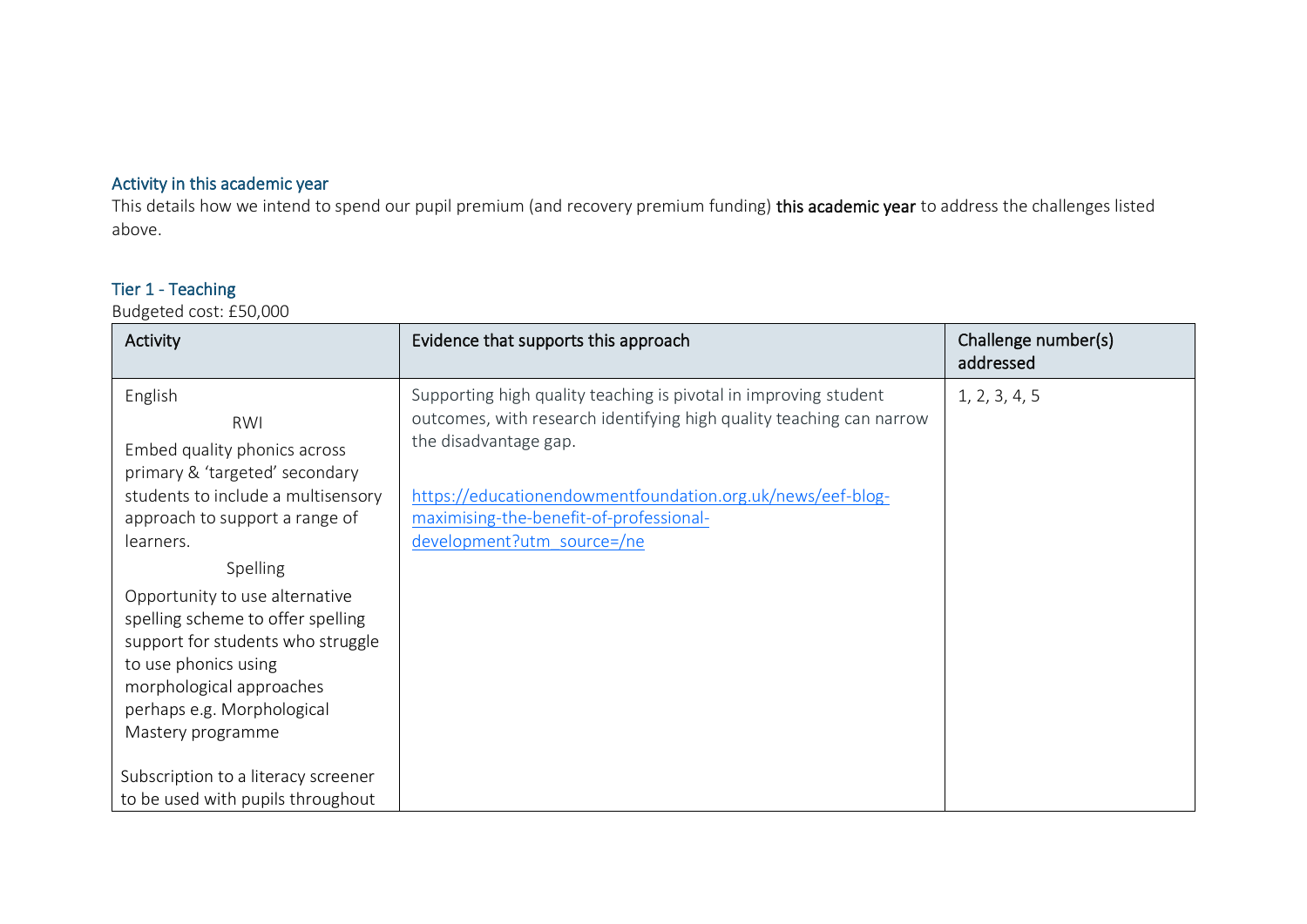| the academic year and then used to<br>tailor specific interventions.                                                                                               |                                                                                                                                                                                                                                                                                                                                 |               |
|--------------------------------------------------------------------------------------------------------------------------------------------------------------------|---------------------------------------------------------------------------------------------------------------------------------------------------------------------------------------------------------------------------------------------------------------------------------------------------------------------------------|---------------|
| SOLO<br>Supporting CPD to;<br>Improve the process of teaching &<br>learning through the development<br>of a three year plan to implement<br>SOLO Taxonomy into the | There is a growing consensus that promoting effective professional<br>development (PD) plays a crucial role in improving classroom practice<br>and pupil outcomes, and this guidance further reflects this, offering<br>recommendations on how to improve professional development and<br>design and select more impactful CPD. | 1, 2, 3, 4, 5 |
| classroom.                                                                                                                                                         | <b>Effective Professional Development   EEF</b><br>(educationendowmentfoundation.org.uk)                                                                                                                                                                                                                                        |               |
| Embed a progressive and cohesive<br>curriculum. Ensure purposeful<br>placement of subjects, clear skills<br>progression in all subjects.                           | Solo taxonomy provides a systematic way to describes how learners<br>build from easy to difficult while learning tasks & subjects.                                                                                                                                                                                              |               |
|                                                                                                                                                                    | Solo indicates student learning using visual materials in levels of<br>increasing structural complexity & these levels show similar patterns<br>across tasks, which enables familiarity & consistency for our<br>students.                                                                                                      |               |
| Digital technology<br>Provide support to ensure students<br>have opportunities for good quality<br>digital access and support the                                  | The EFF guidance report consider how the use of digital technology<br>can seek to improve student's learning.<br>Using Digital Technology to Improve learning Evidence Review.pdf<br>(d2tic4wvo1iusb.cloudfront.net)                                                                                                            | 1, 2, 3, 4, 5 |
| development of Digital Literacy for<br>an individualised approach to<br>meeting literacy needs through;                                                            |                                                                                                                                                                                                                                                                                                                                 |               |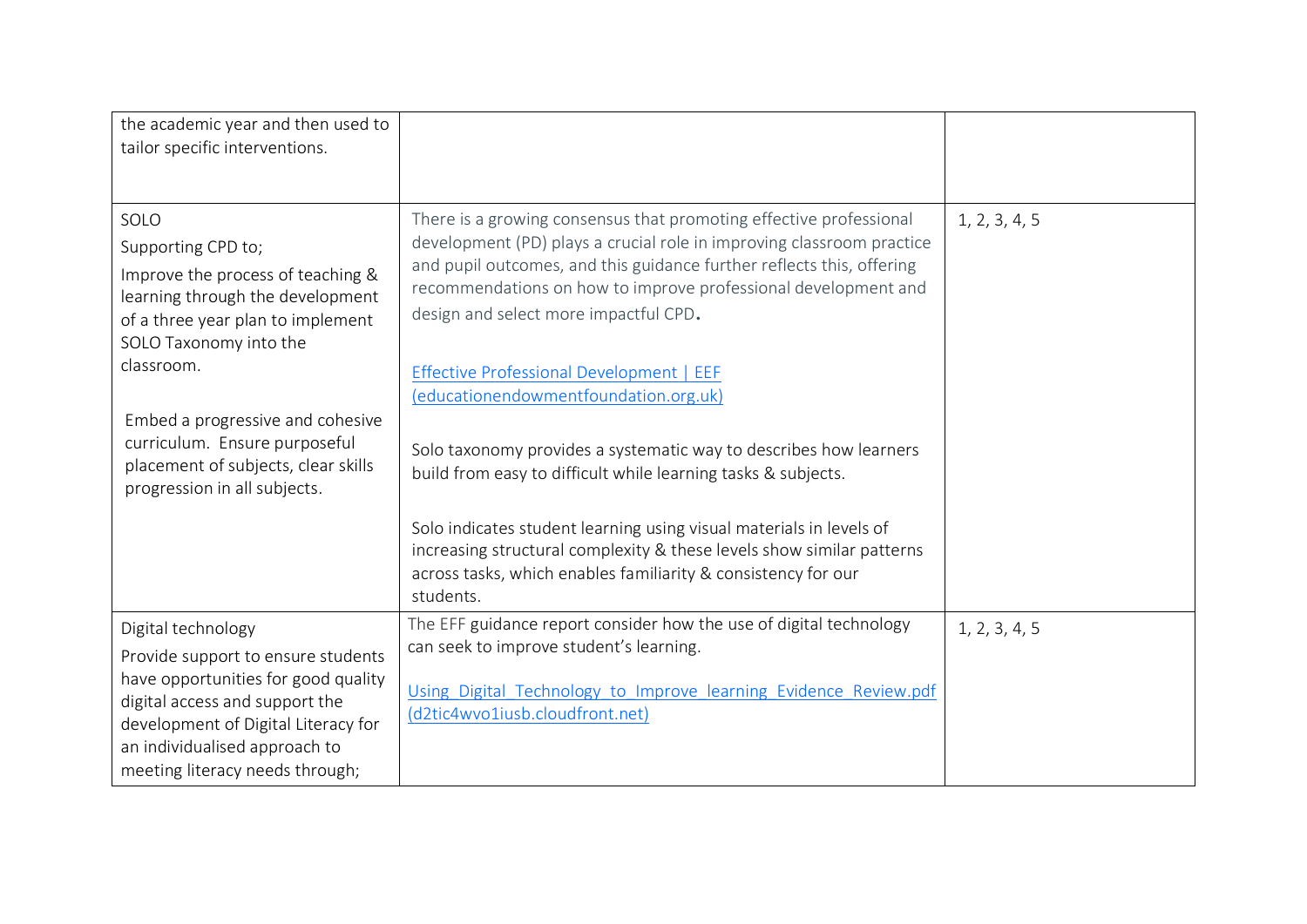| Easy access to use Immersive<br>Reader and dictation, with<br>identified students using a<br>lightweight laptop with<br>microphone/headphones.                                                                                                                                                                                                                                            |                                                                                                                                                                                                                                                                                                                                                                                                                                                                     |     |
|-------------------------------------------------------------------------------------------------------------------------------------------------------------------------------------------------------------------------------------------------------------------------------------------------------------------------------------------------------------------------------------------|---------------------------------------------------------------------------------------------------------------------------------------------------------------------------------------------------------------------------------------------------------------------------------------------------------------------------------------------------------------------------------------------------------------------------------------------------------------------|-----|
| Access to reading pens to enable<br>immediate feedback for students.                                                                                                                                                                                                                                                                                                                      |                                                                                                                                                                                                                                                                                                                                                                                                                                                                     |     |
| Develop student competency to<br>ensure they are fluent in using<br>technology as reading support.                                                                                                                                                                                                                                                                                        |                                                                                                                                                                                                                                                                                                                                                                                                                                                                     |     |
| Audio book subscription to enable<br>all students the opportunity to<br>access all reading books.                                                                                                                                                                                                                                                                                         |                                                                                                                                                                                                                                                                                                                                                                                                                                                                     |     |
| Enterprise initiatives / projects<br>Supporting a long term plan to<br>develop a policy & program of<br>enterprise education to enable<br>students from primary upwards to<br>develop their enterprise<br>capabilities through supporting the<br>ability to be innovative, creative, to<br>take risks & manage them, to have<br>a can do attitude and the drive to<br>make things happen. | Initiative & enterprise projects are important skills to help support<br>attitude, enthusiasm as well as linking to a number of curriculum and<br>core skill development areas including creativity and leadership,<br>enterprise and communication skills as well as problem solving and<br>team work; preparing young people with skills for learning, skills for<br>life and work.<br>Enterprise in Education   Learning resources   National Improvement<br>Hub | 2,3 |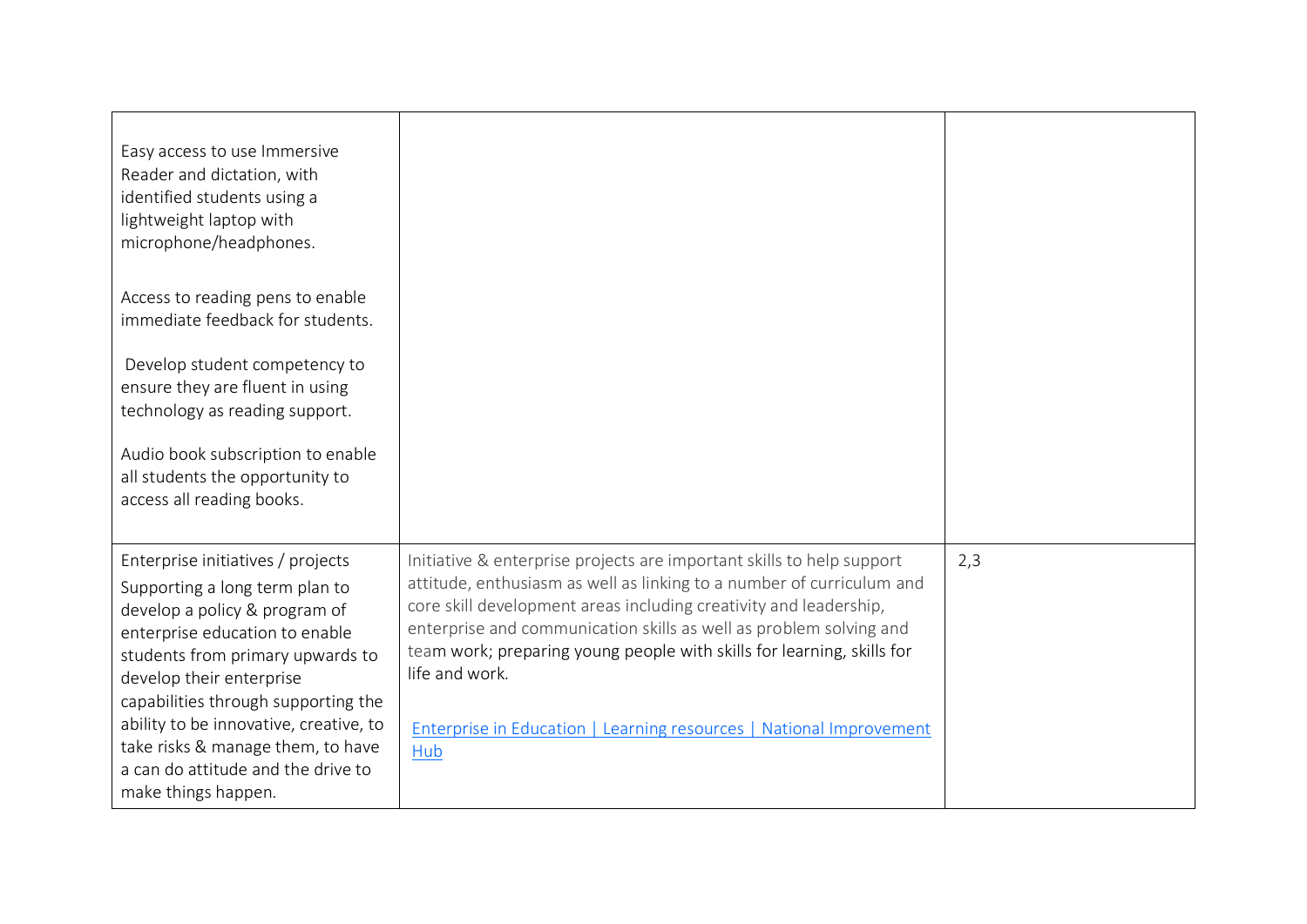# Tier 2 - Targeted academic support

Budgeted cost: £*33,000*

| Activity                                                                                                                                                                                                                                                                                        | Evidence that supports this approach                                                                                                                                                                                                                                                                                                                                                                                                                                                                                          | Challenge number(s) addressed |
|-------------------------------------------------------------------------------------------------------------------------------------------------------------------------------------------------------------------------------------------------------------------------------------------------|-------------------------------------------------------------------------------------------------------------------------------------------------------------------------------------------------------------------------------------------------------------------------------------------------------------------------------------------------------------------------------------------------------------------------------------------------------------------------------------------------------------------------------|-------------------------------|
| Develop staff expertise and establish<br>a specialist intervention program to<br>support students with specific<br>literacy difficulties.                                                                                                                                                       | Dyslexia Pathways programme has supported a group of boys<br>identified in last year's data analysis, with two students<br>successfully receiving a formal diagnosis.<br>CPD has been provided for all staff to gain an understanding of<br>strategies to support Dyslexia friendly classrooms, in addition<br>the Head of English is undertaking a Masters in Dyslexia; her<br>knowledge is supporting colleagues to understand Digital<br>Literacy and implement appropriate software to aid reading<br>and writing skills. | 3, 4                          |
|                                                                                                                                                                                                                                                                                                 | Further 4 students currently involved in Dyslexia Pathways -<br>interventions & assessments in progress.                                                                                                                                                                                                                                                                                                                                                                                                                      |                               |
| Implement RWI intervention for<br>secondary students identified as<br>requiring 1-2-1 phonic intervention.<br>Combined approach to improving the<br>standards of reading attainment for<br>secondary students, with the<br>introduction of an intervention<br>teacher to focus on comprehension | One of the key findings of the EEF in relation to the teaching<br>of phonics acknowledges the positive impact overall<br>(+5months) with very extensive evidence and is an important<br>component in the development of early reading skills,<br>particularly for disadvantaged pupils.<br>Phonics   EEF (educationendowmentfoundation.org.uk)                                                                                                                                                                                | 1, 4, 5                       |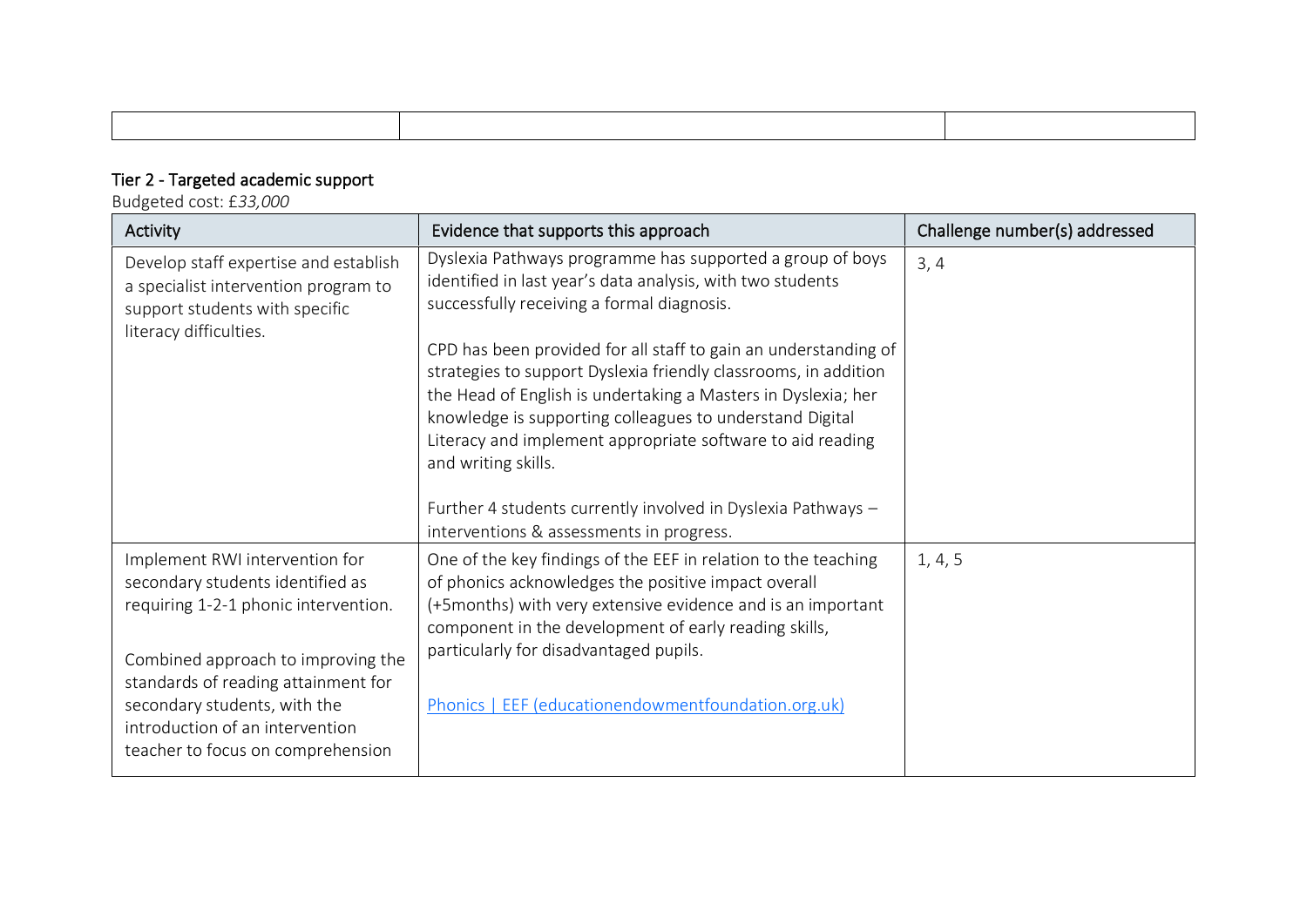| development to enable<br>understanding of written text.                                                                                                    |                                                                                                                                                                                                                                                               |            |
|------------------------------------------------------------------------------------------------------------------------------------------------------------|---------------------------------------------------------------------------------------------------------------------------------------------------------------------------------------------------------------------------------------------------------------|------------|
| Introduction of carefully planned<br>maths intervention to support the<br>individual attainment of 'identified'<br>students across primary &<br>secondary. | EEF identifies eight key recommendations for improving the<br>outcomes in mathematics in Key Stage 2 & 3, with one of the<br>eight being the use of structured interventions to provide<br>additional support that have been guided by student<br>assessment. | 1, 2, 3, 5 |
|                                                                                                                                                            | Improving Mathematics in Key Stages 2 and 3   EEF<br>(educationendowmentfoundation.org.uk)                                                                                                                                                                    |            |

### Tier 3 - Wider strategies

### Budgeted cost: £ *33,000*

| Activity                                                                            | Evidence that supports this approach                                                                                                                                                                                 | Challenge number(s) addressed |
|-------------------------------------------------------------------------------------|----------------------------------------------------------------------------------------------------------------------------------------------------------------------------------------------------------------------|-------------------------------|
| Increased emotional support &<br>expertise of a school based well-<br>being mentor. | The DFE acknowledge the need to improve well-being &<br>mental health support in schools. It is a national priority to<br>invest in supporting students effectively to ensure students<br>are supported effectively. | 2, 3                          |
| Access to external professional<br>support to provide bespoke counsel<br>skills.    | The role of the school based mentor & access to specialist<br>services contribute to the well-being, resilience & emotional<br>security of our students.                                                             |                               |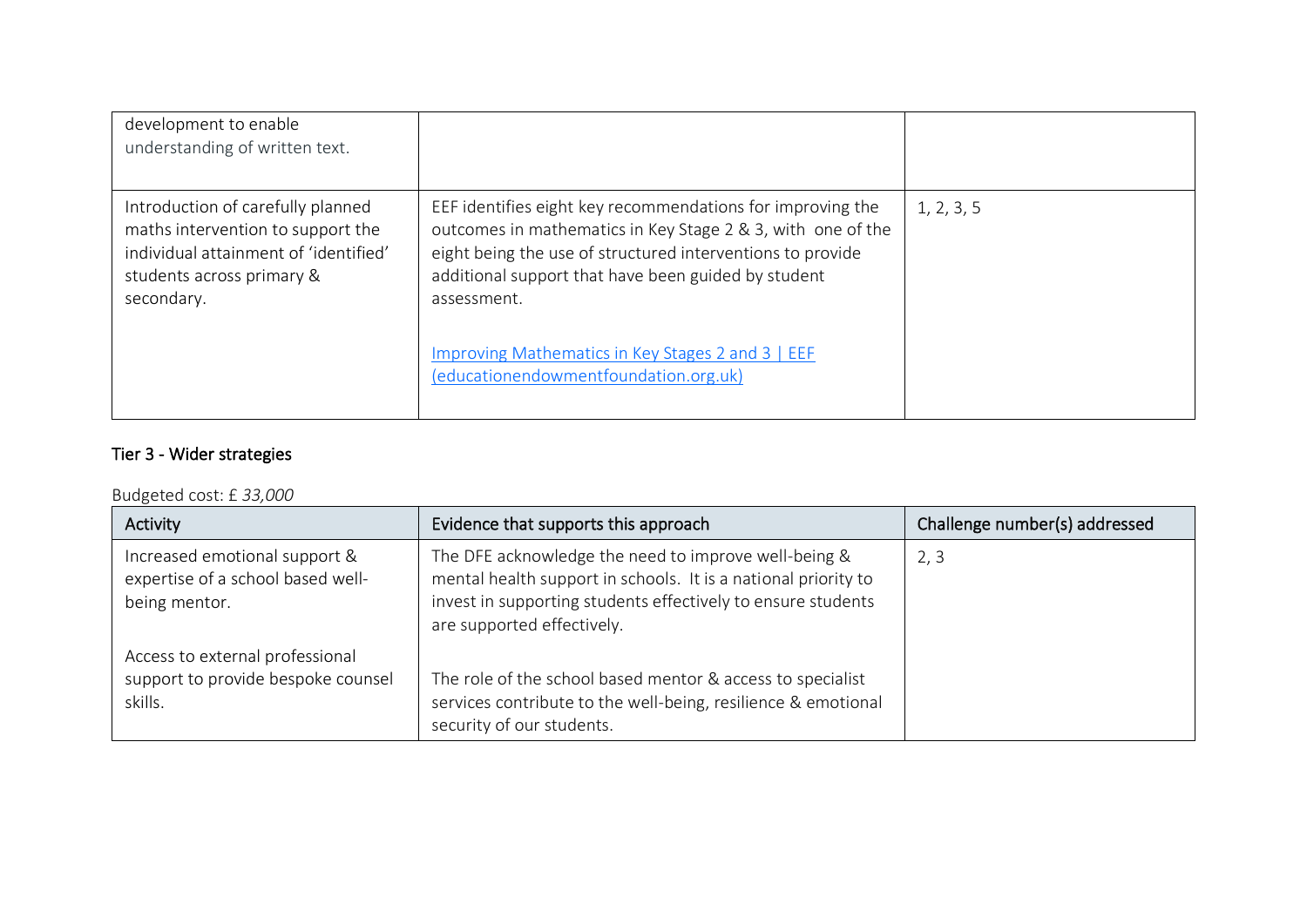| Create a program of parental / carer<br>to build effective relationships<br>between home & school, as well as<br>support the engagement of parents /<br>carers through workshops, events &<br>social gatherings.                                                                | EFF acknowledge parental engagement in children's learning<br>& the quality of the home learning environment are<br>associated with improved academic outcomes at all ages.<br>EEF Parental Engagement Guidance Report.pdf<br>(d2tic4wvo1iusb.cloudfront.net)                                                                                                                                                                    | 2, 3          |
|---------------------------------------------------------------------------------------------------------------------------------------------------------------------------------------------------------------------------------------------------------------------------------|----------------------------------------------------------------------------------------------------------------------------------------------------------------------------------------------------------------------------------------------------------------------------------------------------------------------------------------------------------------------------------------------------------------------------------|---------------|
| Extend and provide quality real life<br>experiences within the local<br>community & across the wider<br>demographics.                                                                                                                                                           | The EEF, acknowledge an enriching education has intrinsic<br>benefits, with all students, including those from<br>disadvantaged backgrounds, deserve a well-rounded,<br>culturally rich, education.<br>Life skills and enrichment   EEF<br>(educationendowmentfoundation.org.uk)                                                                                                                                                 | 2, 3          |
| Plan an intensive program of events<br>for extended learning opportunities<br>at lunchtime / after school; providing<br>links with other organisations, such<br>as Voice for Parents to provide a<br>wealth of enriching experiences and<br>opportunities for all our students. | Taking part in lunchtime clubs can have a range of<br>positive benefits. These include; providing access to<br>enriching new experiences, providing opportunities for<br>students to succeed, fostering self-esteem and confidence,<br>supporting the academic curriculum, providing opportunities<br>to variety of activities and positive relationships socialise, as<br>well as opportunities for relaxation with club staff. | 2, 3          |
| Plan a Penn Fields Fest Event<br>The aim is to exhibit elements of our<br>creative arts curriculum in a<br>community event, providing the<br>opportunity for workshops,<br>volunteering, supporting career                                                                      | Life skills and enrichment   EEF<br>(educationendowmentfoundation.org.uk)                                                                                                                                                                                                                                                                                                                                                        | 1, 2, 3, 4, 5 |